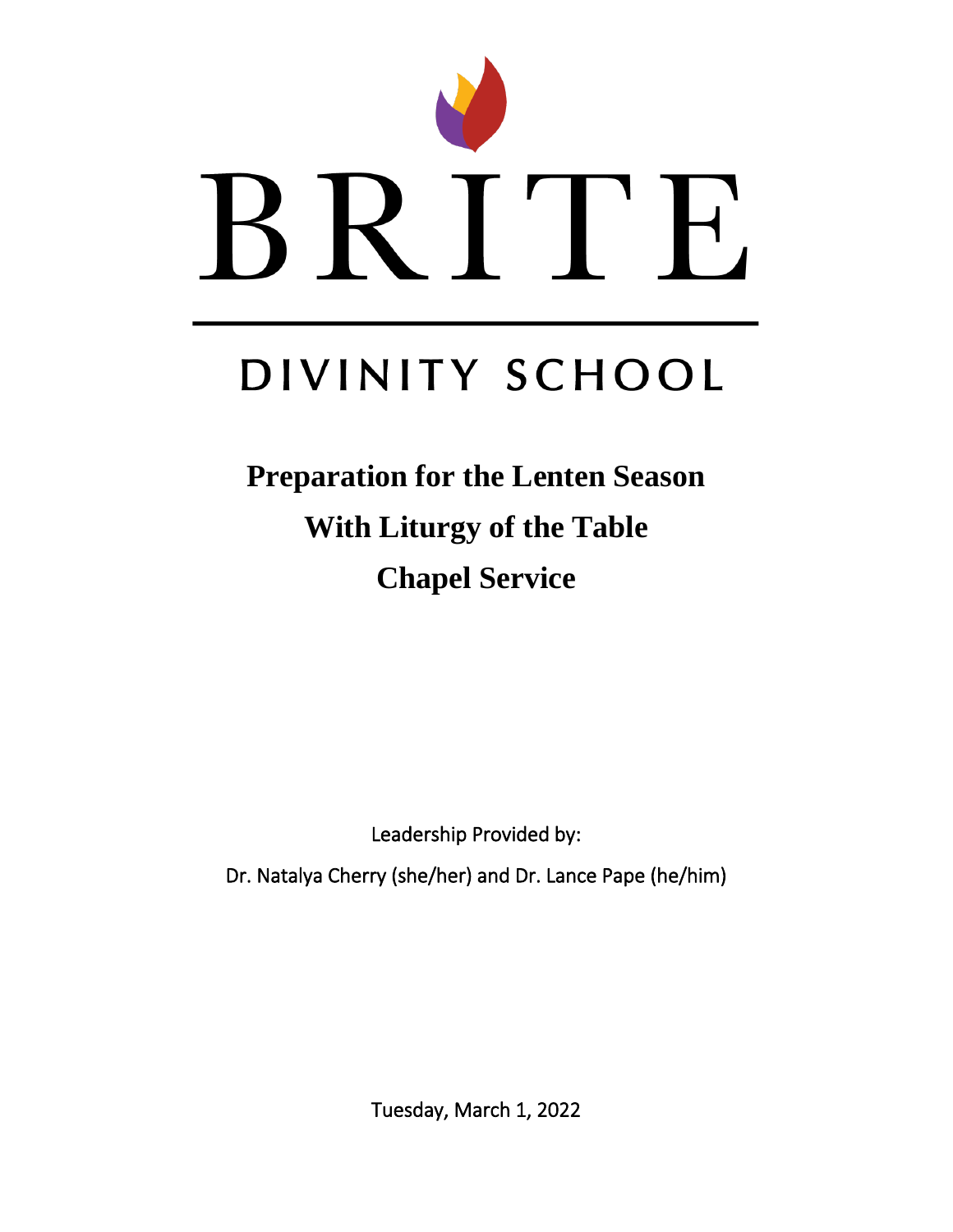

## Prelude Music Worship Leader/Musician Scott Ayers (he/him)

### Words of Welcome Dr. Natalya Cherry (she/her), Assistant Professor in Methodist Studies and Theology

## Worship Song *I Want Jesus to Walk with Me, Traditional African American Spiritual*

I want Jesus to walk with me, I want Jesus to walk with me. All along my pilgrim journey, I want Jesus to walk with me.

In my trials, Christ, walk with me. In my trials, Christ, walk with me. When my heart is almost breaking, I want Jesus to walk with me.

When I'm in trouble, Christ, walk with me. When I'm in trouble, Christ, walk with me. When my head is bowed in sorrow. I want Jesus to walk with me.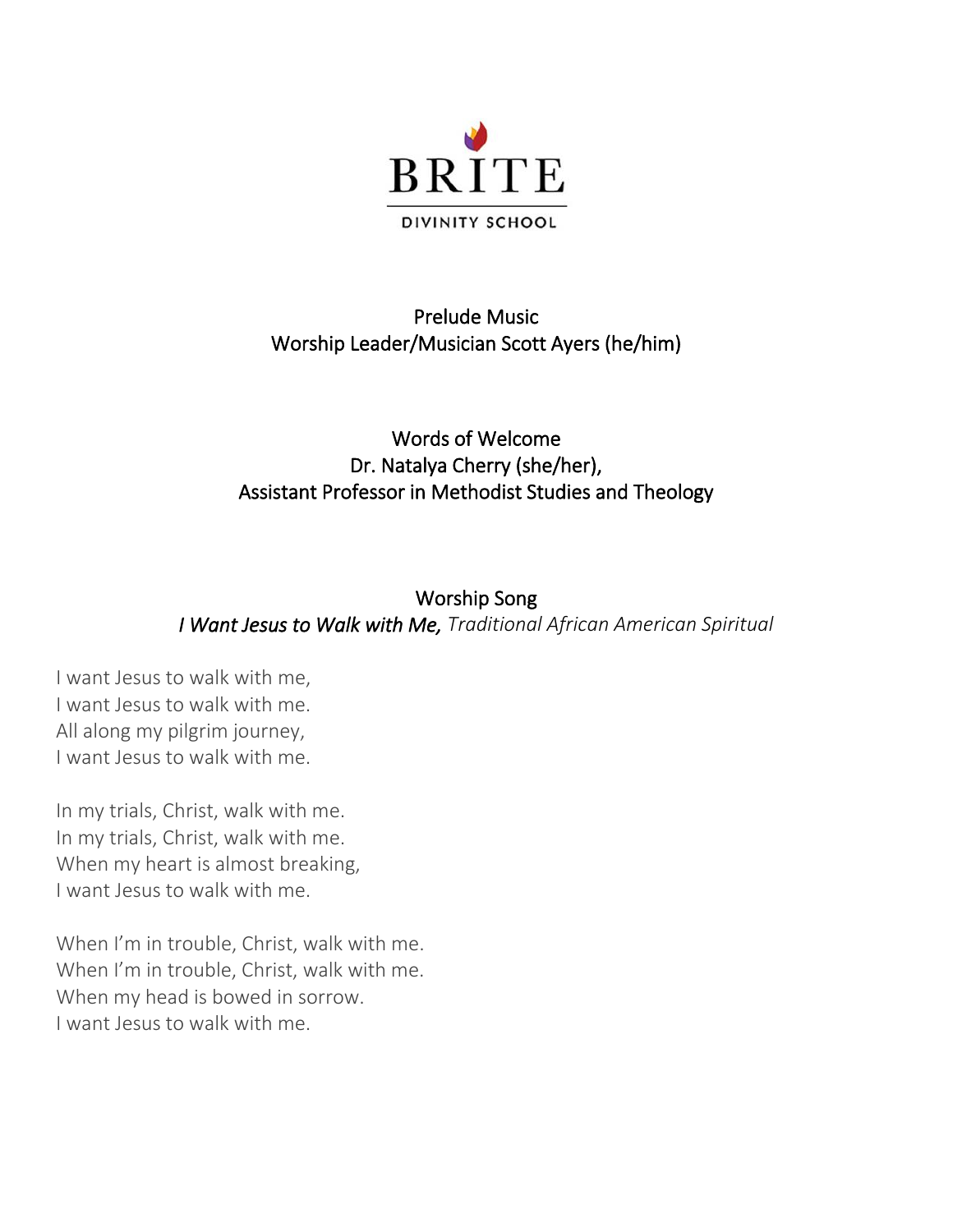

## Upcoming Events Matt McGraw (he/him), M. Div. Student

#### Call & Response – Music and Scripture *Create in Me a Clean Heart by John Michael & Terry Talbot 2 Corinthians 5:20b – 6:10 NRSV read by Dr. Lance Pape (he/him)*

Create in me a clean heart, oh God! Let me be like you in all my ways. Give me your strength, teach me your song, Shelter me in the shadow of your wings. For we are your righteousness If we die to ourselves and live through your death. Then we shall be born again to be blessed in your love!

> We entreat you on behalf of Christ, be reconciled to God. For our sake God made him to be sin who knew no sin, so that in him we might become the righteousness of God.

Create in me a clean heart, oh God! Let me be like you in all my ways. Give me your strength, teach me your song, Shelter me in the shadow of your wings. For we are your righteousness If we die to ourselves and live through your death. Then we shall be born again to be blessed in your love!

> As we work together with Christ, we urge you also not to accept the grace of God in vain. For God says,

"At an acceptable time I have listened to you,

and on a day of salvation I have helped you."

See, now is the acceptable time; see, now is the day of salvation!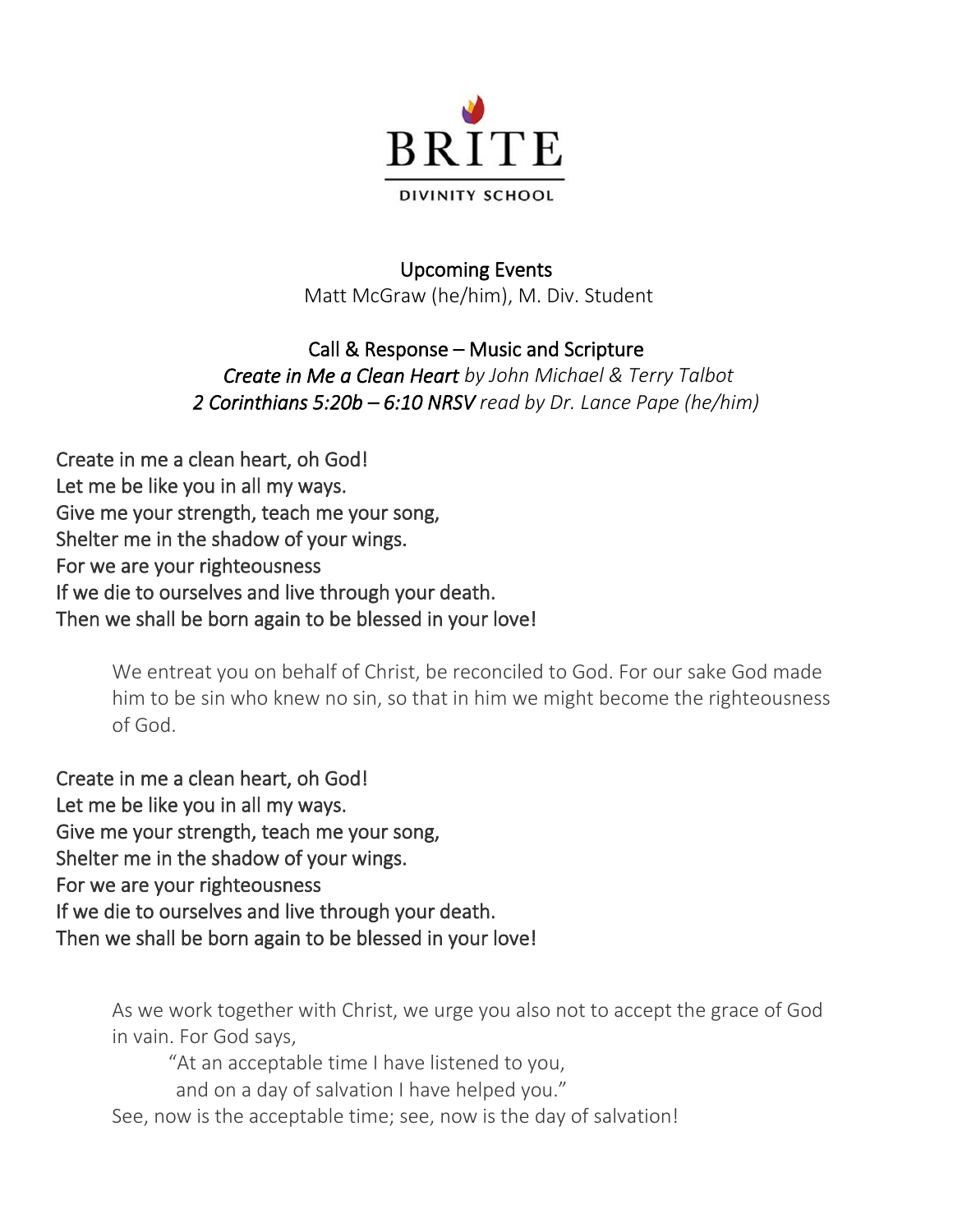

Create in me a clean heart, oh God! Let me be like you in all my ways. Give me your strength, teach me your song, Shelter me in the shadow of your wings. For we are your righteousness If we die to ourselves and live through your death. Then we shall be born again to be blessed in your love!

> We are putting no obstacle in anyone's way, so that no fault may be found with our ministry, but as servants of God we have commended ourselves in every way: through great endurance, in afflictions, hardships, calamities, beatings, imprisonments, riots, labors, sleepless nights, hunger; by purity, knowledge, patience, kindness, holiness of spirit, genuine love, truthful speech, and the power of God; with the weapons of righteousness for the right hand and for the left; in honor and dishonor, in ill repute and good repute. We are treated as impostors, and yet are true; as unknown, and yet are well known; as dying, and see—we are alive; as punished, and yet not killed; as sorrowful, yet always rejoicing; as poor, yet making many rich; as having nothing, and yet possessing everything.

Create in me a clean heart, oh God! Let me be like you in all my ways. Give me your strength, teach me your song, Shelter me in the shadow of your wings. For we are your righteousness If we die to ourselves and live through your death. Then we shall be born again to be blessed in your love!

> Invitation to the Observance of Lenten Discipline (adapted from UM Book of Worship, Nashville: UMPH, 1992) Dorian Condre (they/them), M. Div. Student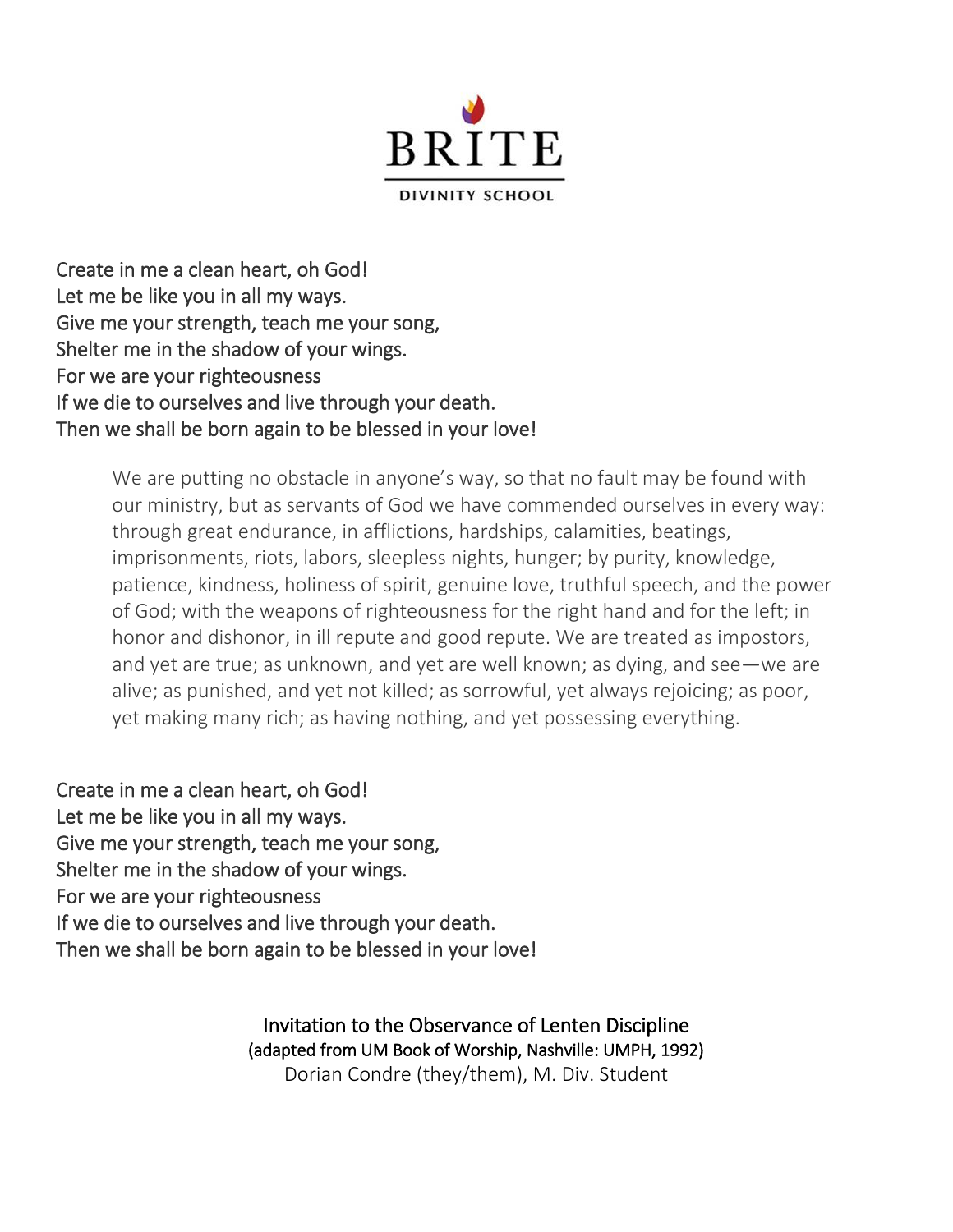

Dear siblings in Christ: the early Christians observed with great devotion the days of our Christ's passion and resurrection, and it became the custom of the Church that before the Easter celebration there should be a forty-day season of spiritual preparation. During this season converts to the faith were prepared for Holy Baptism. It was also a time when persons who had committed serious sins and had separated themselves from the community of faith were reconciled by penitence and forgiveness, and restored to participation in the life of the Church. In this way the whole congregation was reminded of the mercy and forgiveness proclaimed in the gospel of Jesus Christ and the need we all have to renew our faith. I invite you, therefore, in the name of the Church, to observe a holy Lent: by self–examination and repentance; by prayer, fasting, and self–denial; and by reading and meditating on God's Holy Word. To make a right beginning of repentance, and as a mark of our mortal nature,

let us now bow in our hearts before our Creator and Redeemer in silent prayers of confession.

# Pastoral Pardon

Dr. Natalya Cherry (she/her)

May the almighty and merciful God, who desires not the death of a sinner but that we turn from wickedness and live, accept our repentance, forgive our sins, and restore us by the Holy Spirit to newness of life. Amen.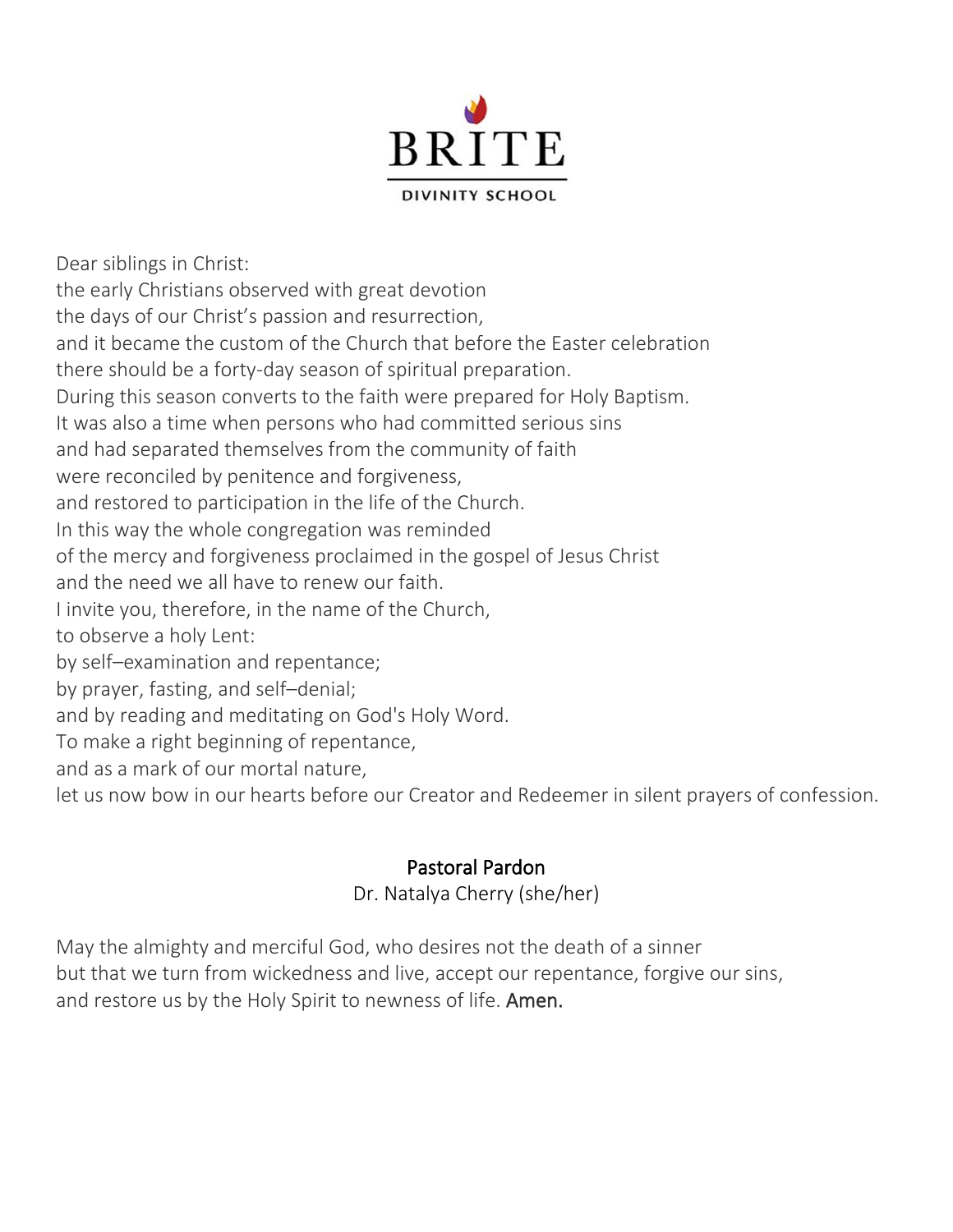

# Song of Reflection:

*At This Table by Idina Menzel & Jonas Myrin*

At this table, everyone is welcome At this table, everyone is seen At this table, everybody matters No one falls between

At this table, you can say whatever At this table, you can speak your mind At this table, everything's forgiven There's enough for everyone

So come as you are Remember that the door is always open Yes, come as you are The perfect gift that you could bring is your heart

So come, come as you are At this table, there will be no judgment At this table, mercy has a seat At this table, we're all God's people There's no place I'd rather be

So come as you are Remember that the door is always open Come as you are The perfect gift that you could bring is your heart Come, come as you are

At this table, everyone is welcome At this table, everybody cares At this table, everybody matters So come, pull up a chair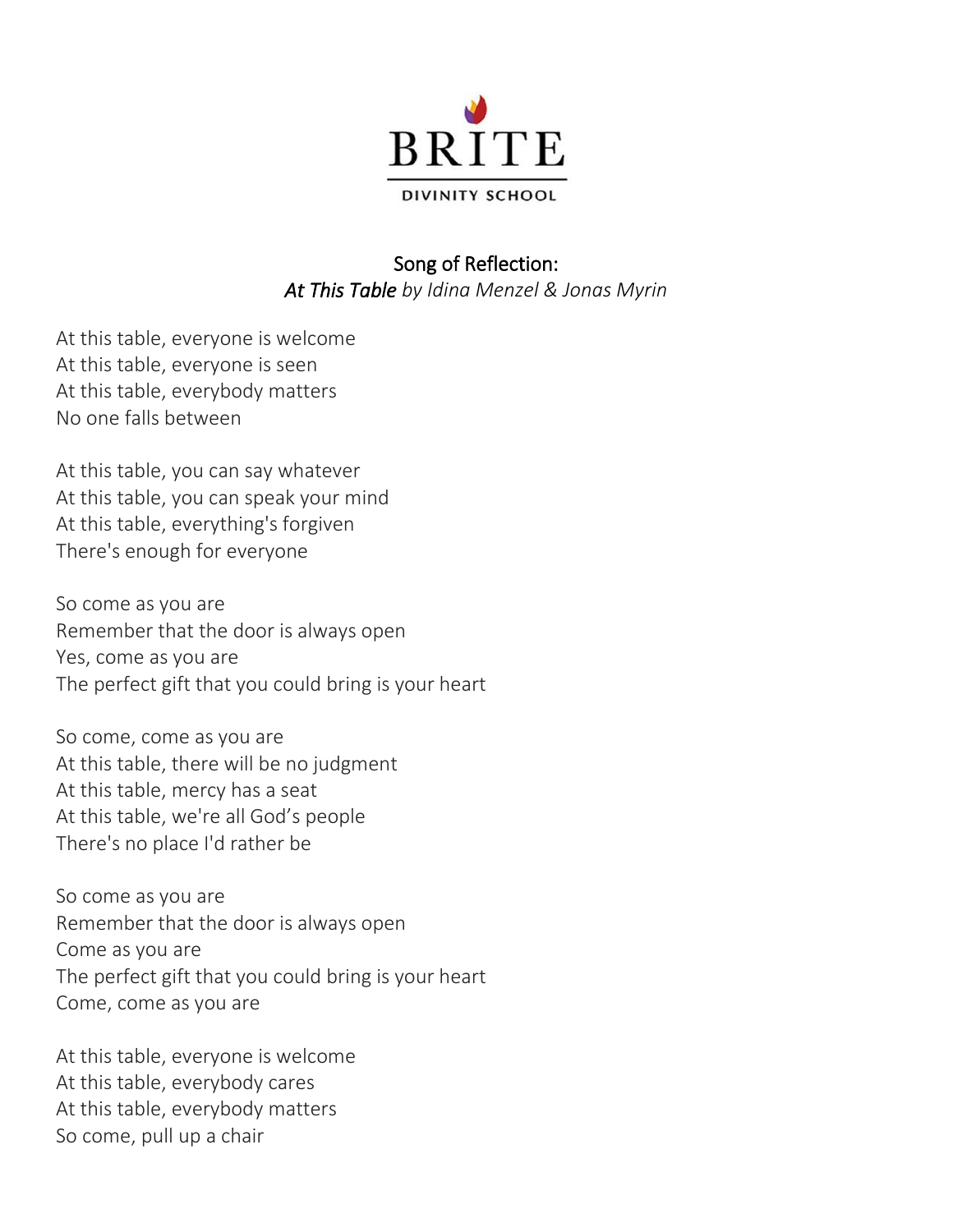

#### The Great Thanksgiving for Early in Lent (adapted from UM Book of Worship, Nashville: UMPH, 1992) Dr. Natalya Cherry and Dr. Lance Pape

The Holy One be with you. And also with you. Lift up your hearts. We lift them up to the Holy One. Let us give thanks to God. It is right to give our thanks and praise.

It is right, and a good and joyful thing, always and everywhere to give thanks to you, O Holy One, creator of heaven and earth. You brought all things into being and called them good. From the dust of the earth you formed us into your image and breathed into us the breath of life. When we turned away, and our love failed, your love remained steadfast. When rain fell upon the earth for forty days and forty nights, you bore up the ark on the waters, saved Noah and his family, and made covenant with every living creature on earth. When you led your people to Mount Sinai for forty days and forty nights, you gave us your commandments and made us your covenant people. When your people forsook your covenant, your prophet Elijah fasted for forty days and forty nights; and on your holy mountain, he heard your still small voice. And so, with your people on earth and all the company of heaven, We praise your name and join their unending hymn:

Holy, holy, holy God of power and might,

Heaven and earth are full of your glory. Hosanna in the highest.

Blessed is the One who comes in the name of the Holy One. Hosanna in the highest.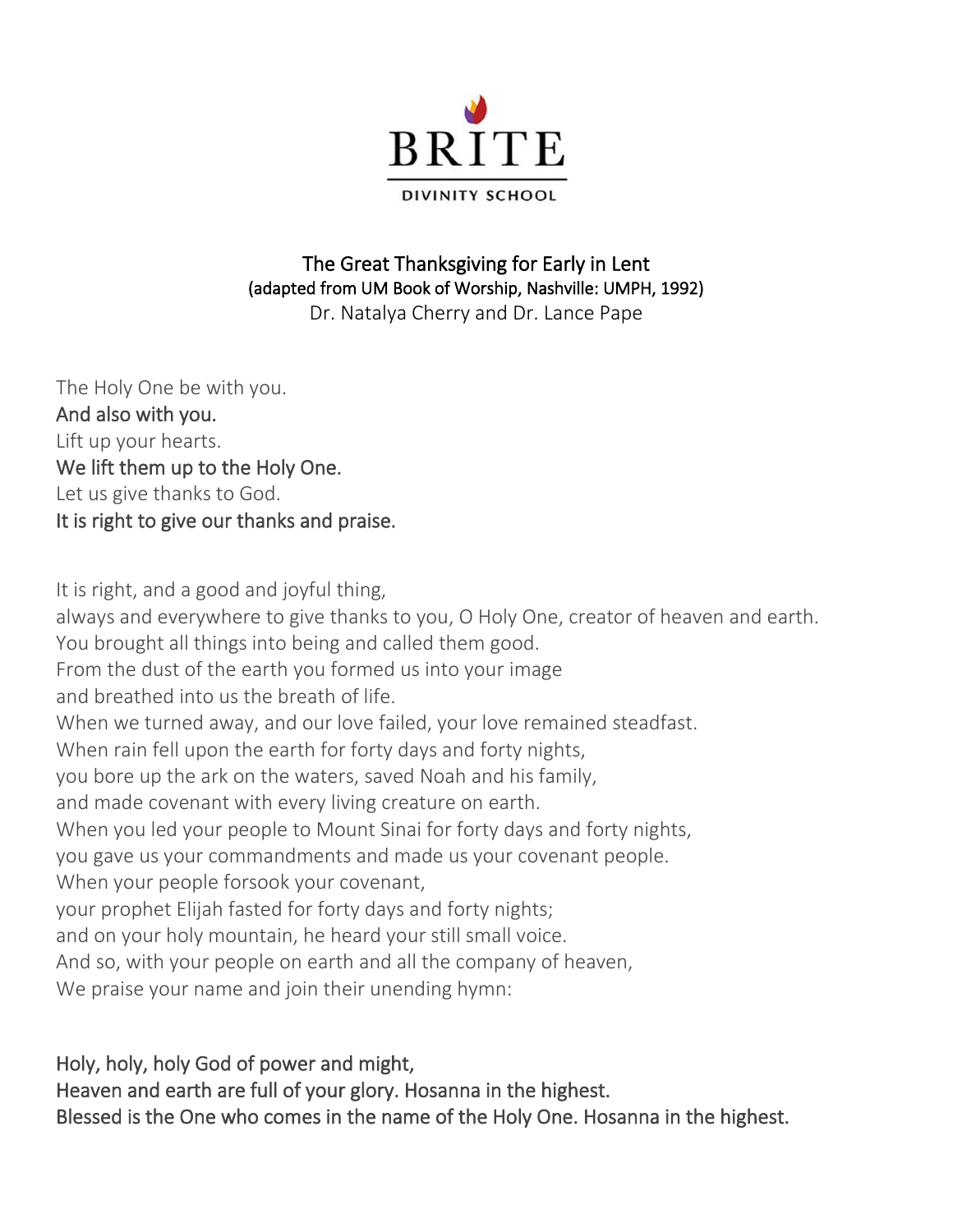Holy are you, and blessed is your Son Jesus Christ. When you gave him to save us from our sin, Your Spirit led him into the wilderness, Where he fasted forty days and forty nights to prepare for his ministry. When he suffered and died on a cross, you raised him to life, Presented him alive to the apostles during forty days, And exalted him at your right hand.

By the baptism of his suffering, death, and resurrection You gave birth to your Church, delivered us from the oppression of sin and death, And made with us a new covenant by water and the Spirit. Now, when we your people prepare for the yearly feast of Easter, you lead us to repentance for sin and the cleansing of our hearts, That during these forty days of Lent we may be gifted and graced to reaffirm the covenant you made with us through Christ.

On the night in which he gave himself up for us, Jesus took bread, gave thanks to you, broke the bread, gave it to his disciples, and said: "Take, eat; this is my body which is given for you.

Do this in remembrance of me."

When the supper was over, he took the cup

gave thanks to you, gave it to his disciples, and said:

"Drink from this, all of you; this is my blood of the new covenant,

poured out for you and for many for the forgiveness of sins.

Do this, as often as you drink it, in remembrance of me."

And so, in remembrance of these your mighty acts in Jesus Christ, we offer ourselves in praise and thanksgiving, as a holy and living sacrifice, in union with Christ's offering for us, as we proclaim the mystery of faith.

## Christ has died; Christ is risen; Christ will come again.

Pour out your Holy Spirit on us gathered here, and on these gifts of bread and cup. Make them be for us the body and blood of Christ, that we may be for the world the body of Christ, redeemed by his blood.